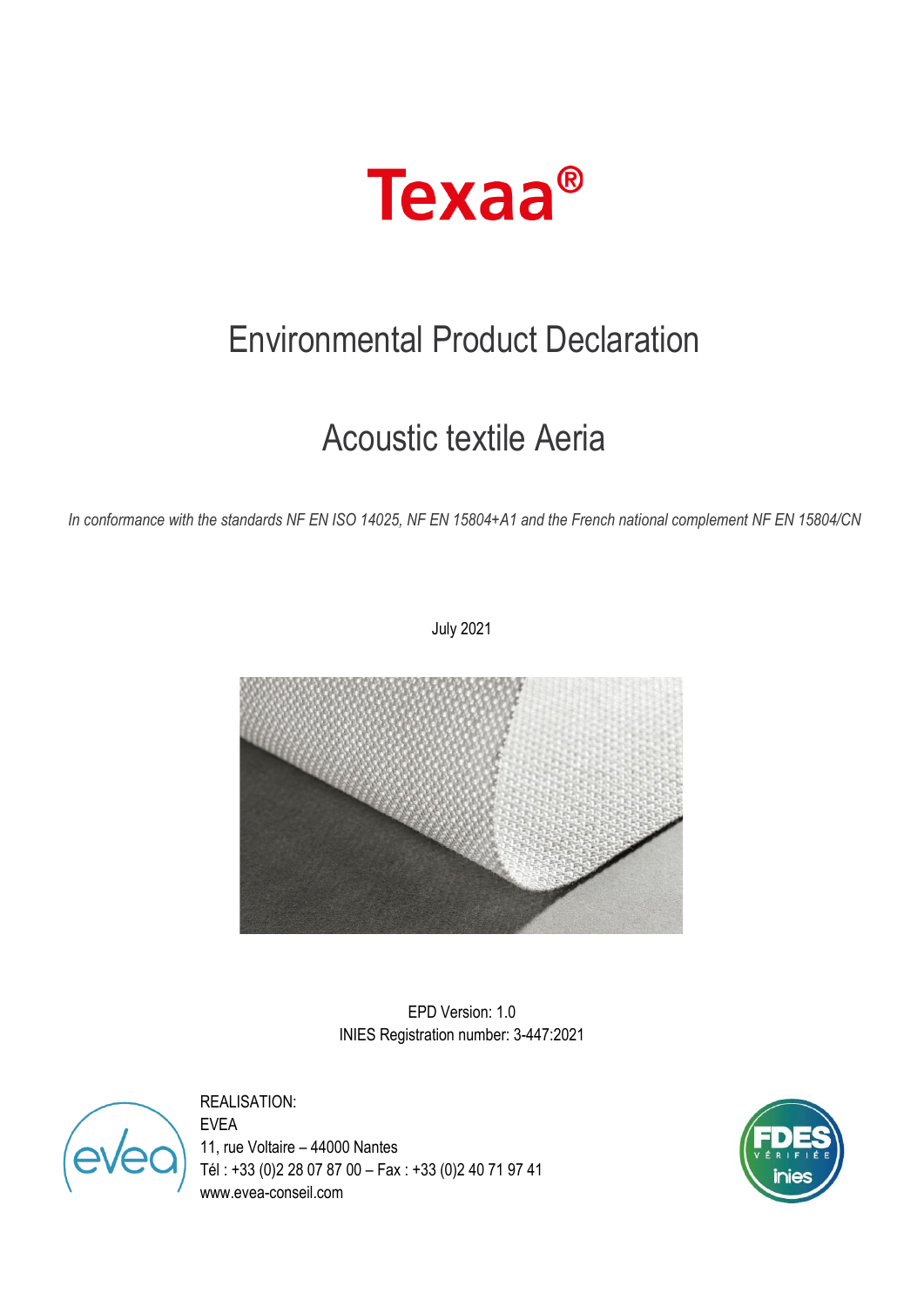### **Attention**

The information contained in this declaration is provided under the responsibility of TEXAA owner of this EPD) according to the NF EN 15804+A1 and the French national complement NF EN 15804/CN.

Any exploitation, total or partial, of the information provided in this document should at least be accompanied by a reference to the complete original EPD as well as to the owner of the declaration who can provide a copy of the full EPD.

It is reminded that the results of this study are based purely on facts, scenarios and hypotheses which have been provided for this study. If any of these facts, scenarios or hypotheses should change, the results of this study are also liable to change.

Additionally, the results of this study should be considered in their entirety, with the appropriate hypotheses, and not taken individually.

The norm EN 15804+A1 of the CEN serves as the Product Category Rules (PCR) for this study.

# **Reading Guide**

The inventory data respects the requirements of the norm EN 15804+A1. In the following tables, 2.53E-06 should be read as 2.53x10 -6 (scientific notation).

The units used are specified for each flow, and are as follows:

- kilogram « kg »,
- gram « g »,
- liter « l »,
- kilowatt-hour « kWh »,
- mega joule « MJ ».

Abbreviations:

- LCA: Life Cycle Analysis
- RSL: Reference Service Life
- FU: Functional Unit
- LHV: Lower Heating Value

### **Precautions for the use of EPDs as a method of comparing products**

EPDs for construction products created in conformance with the norm EN 15804+A1 should only be compared with EPDs likewise created in conformance with the same norm.

The norm EN 15804+A1 specifies in chapter 5.3, "Comparability of EPD for construction products", the conditions under which construction products may be compared, based on information provided in the EPD:

*"In principle the comparison of products on the basis of their EPD is defined by the contribution they make to the environmental performance of the building. Consequently, comparison of the environmental performance of construction products using the EPD information shall be based on the product's use in and its impacts on the building, and shall consider the complete life cycle (all information modules)."*



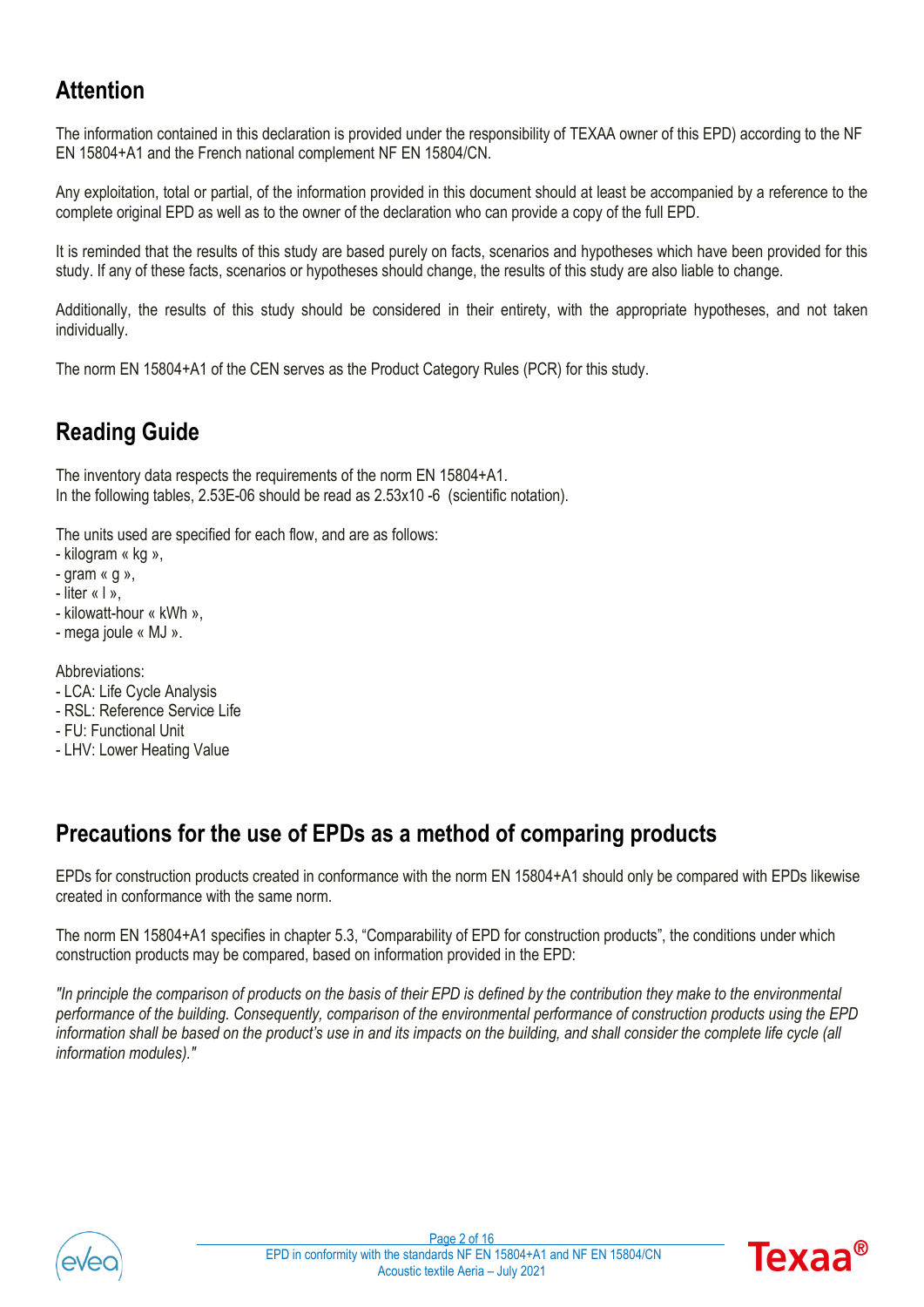# **SUMMARY**

| $\mathbf{1}$   |                                                                                                                            |  |  |  |  |  |  |
|----------------|----------------------------------------------------------------------------------------------------------------------------|--|--|--|--|--|--|
| $\overline{2}$ |                                                                                                                            |  |  |  |  |  |  |
| 3              |                                                                                                                            |  |  |  |  |  |  |
| 4              |                                                                                                                            |  |  |  |  |  |  |
|                | 4.1                                                                                                                        |  |  |  |  |  |  |
|                | 4.2                                                                                                                        |  |  |  |  |  |  |
|                | 4.3                                                                                                                        |  |  |  |  |  |  |
|                | 4.4                                                                                                                        |  |  |  |  |  |  |
|                | 4.5                                                                                                                        |  |  |  |  |  |  |
| 5              |                                                                                                                            |  |  |  |  |  |  |
| 6              |                                                                                                                            |  |  |  |  |  |  |
| $\overline{7}$ | Additional Information on the release of hazardous substances into indoor air, soil and water during the period of use  15 |  |  |  |  |  |  |
| 8              |                                                                                                                            |  |  |  |  |  |  |



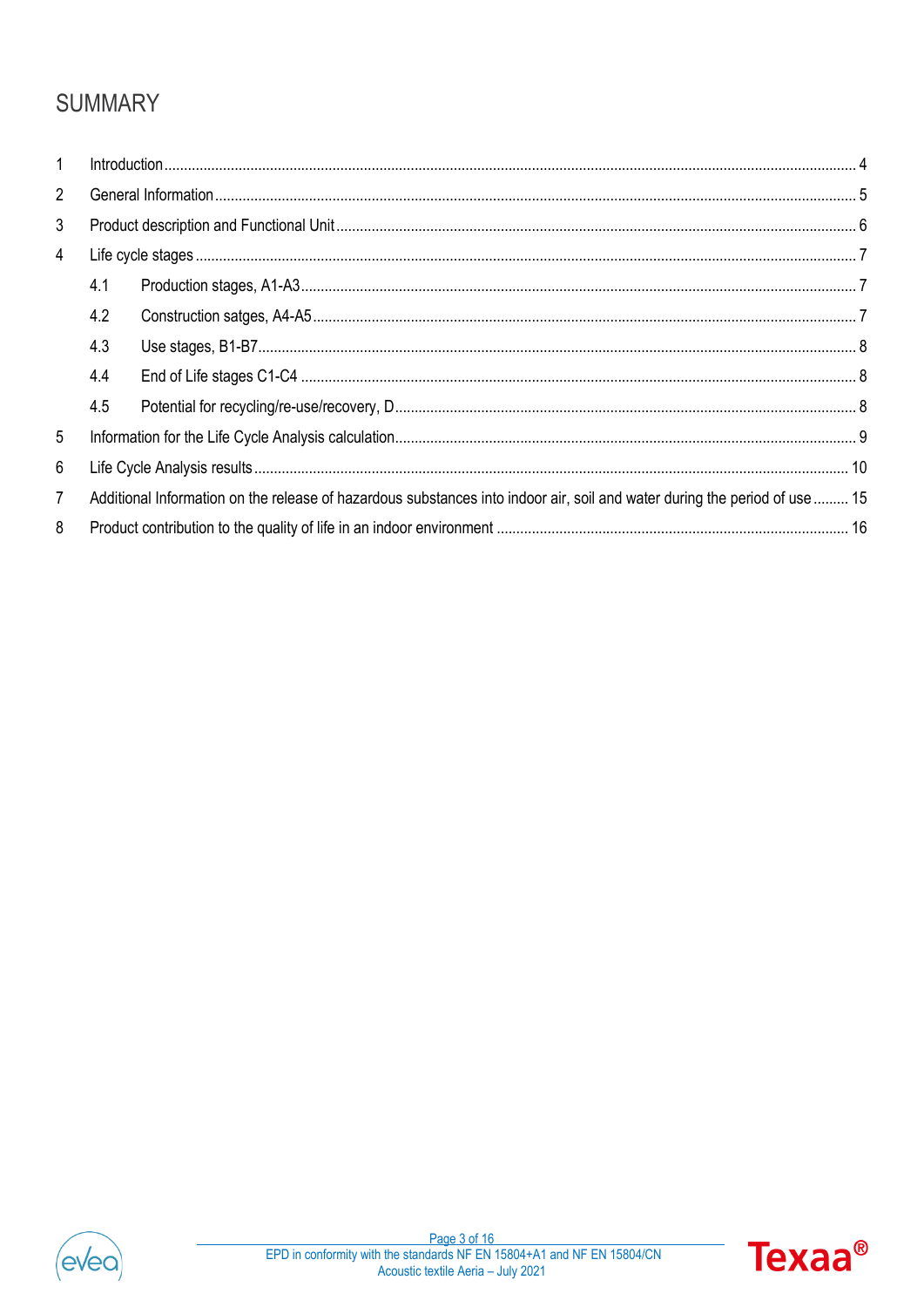### <span id="page-3-0"></span>**1 INTRODUCTION**

**The format used to present this environmental product declaration is based on the French national complement NF EN 15804/CN and the INIES program.**

An accompanying report for this declaration has been produced and is available for consultation, under confidentiality clauses, at the Texaa headquarters.

The information contained in this document has been provided under the responsibility of Texaa.

| Contact:              |
|-----------------------|
| Arnaud CALVET         |
|                       |
| Contact details:      |
| +33 (0) 5 56 75 71 56 |
| Texaa                 |
| 43, allée de Mégevie  |
| 33174 Gradignan       |
|                       |



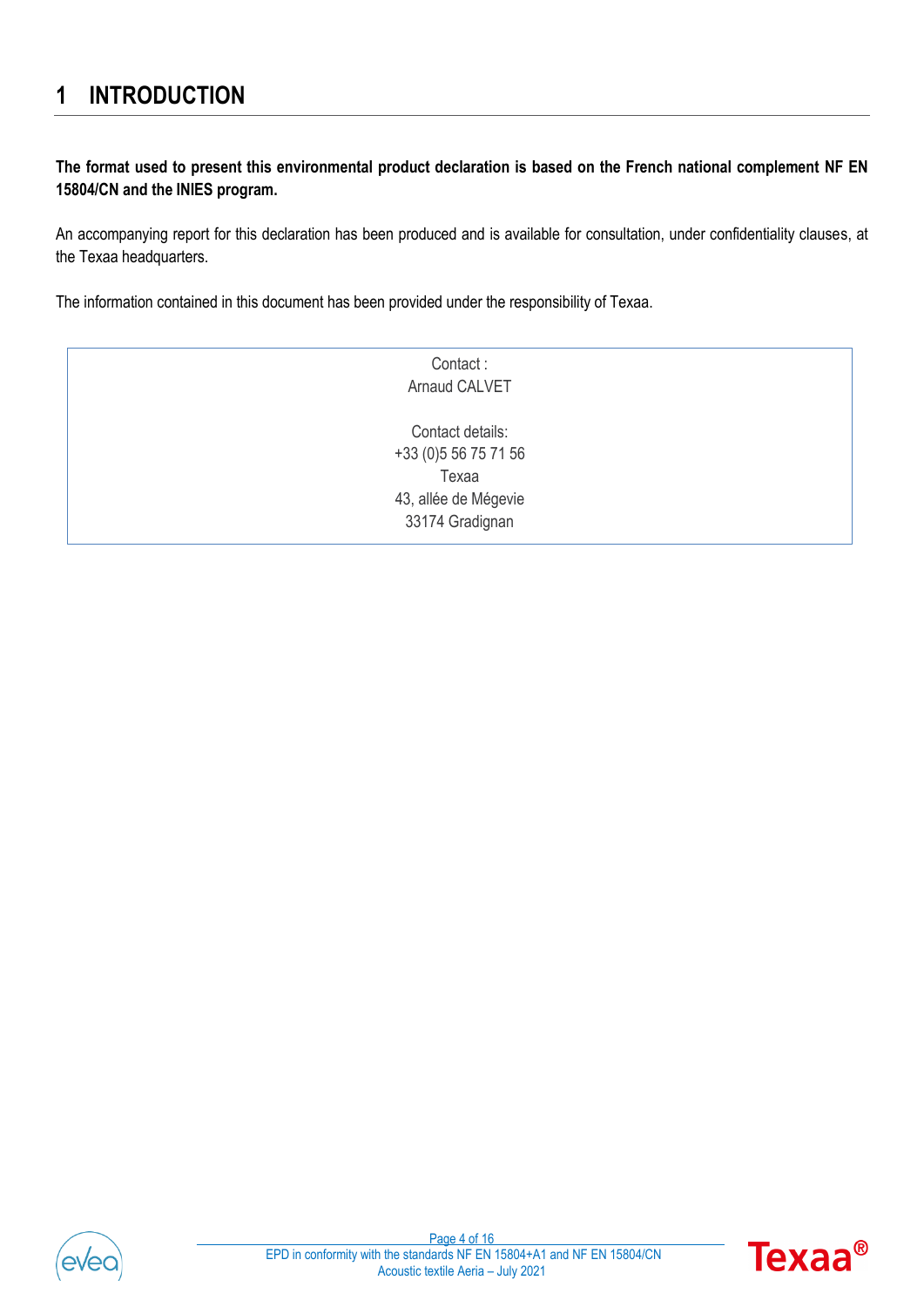# <span id="page-4-0"></span>**2 GENERAL INFORMATION**

- 1. Manufacturer name and address: Texaa 43, allée de Mégevie 33174 Gradignan
- 2. Manufacturing site for which the EPD is representative: Texaa 43, allée de Mégevie 33174 Gradignan
- 3. Type of EPD: "cradle to grave".
- 4. Type of EPD: individual.
- 5. Publication date: July 2021
- 6. Valid until: July 2026
- 7. Commercial reference/product ID: Aeria
- 8. Verification:



- 9. Production site: FRANCE
- 10. Distribution channel: BtoB and BtoC



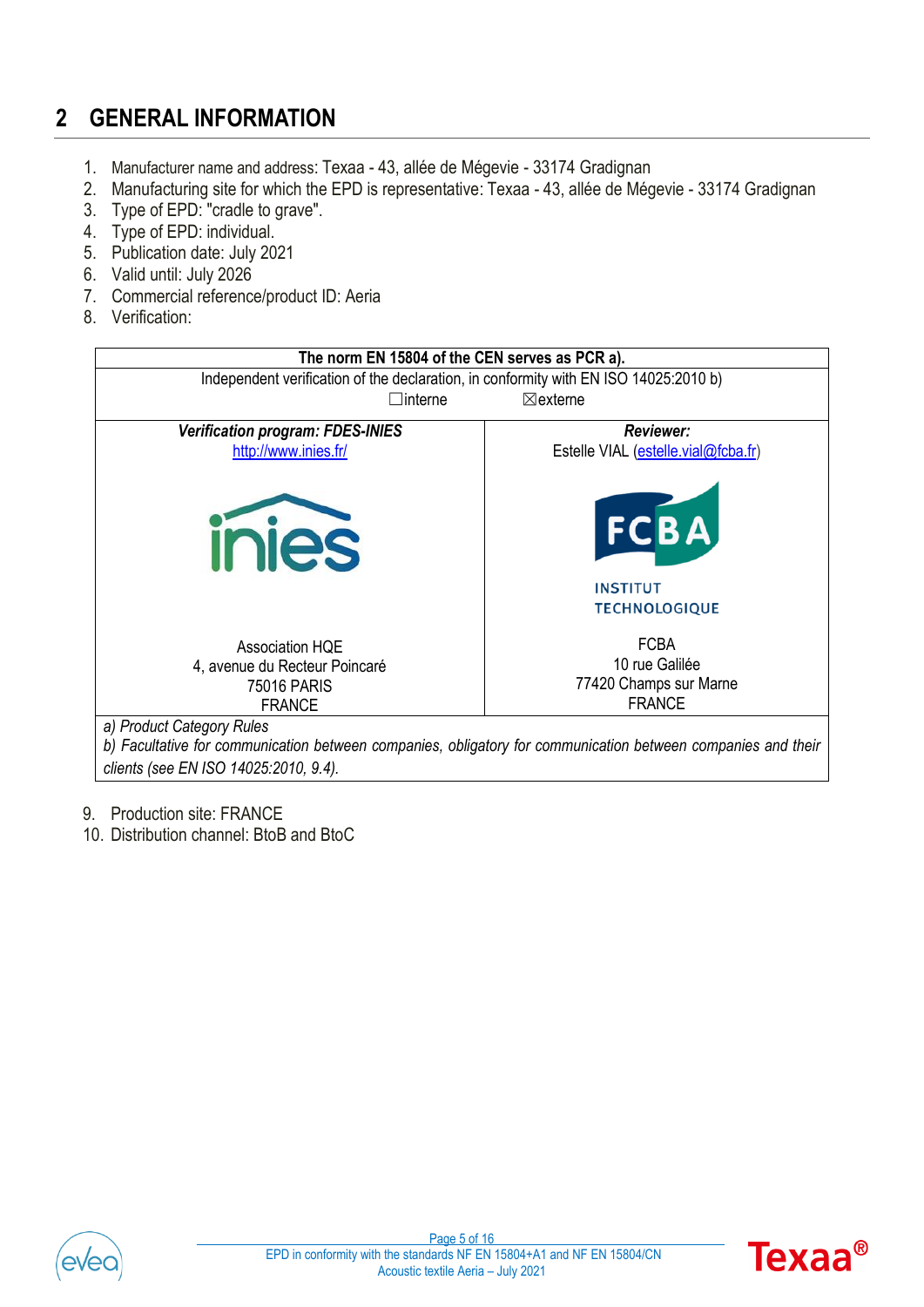### <span id="page-5-0"></span>**3 PRODUCT DESCRIPTION AND FUNCTIONAL UNIT**

11. Description of the functional unit:

« 1 m² of acoustic textile, installed according to the manufacturer's guidelines, and designed to ensure acoustic comfort and contribute to the decoration of a space, based on a Reference Service Life of 50 years»

- 12. Product description: Open-knitted sound-permeable acoustic textile, available in a variety of colors
- 13. Description of the product use (area of application): The product conforms to the norm ISO 354\* which concerns the acoustic characteristics, and should be installed according to the manufacturer's recommendations. (\*) ISO 354:2003: Acoustics – Measurement of sound absorption in a reverberation room.
- 14. Main performance of the functional unit: 1m<sup>2</sup>
- 15. Other technical characteristics not included in the functional unit: For further information please consult the Technical Data Sheet of the product available from the manufacturer's website (http://www.texaa.fr).
- 16. Description of the principal components and materials of the product:

| <b>Parameter</b>                           | <b>Unit</b>       | <b>Value</b>                                                |
|--------------------------------------------|-------------------|-------------------------------------------------------------|
| Product quantity                           | kg/m <sup>2</sup> | 3.40E-01                                                    |
| Main components                            | kg/m <sup>2</sup> | Knitted mesh: 3.40E-01                                      |
| Complementary products quantity            | kg/m <sup>2</sup> | $\overline{\phantom{a}}$                                    |
| Distribution packaging                     | kg/m <sup>2</sup> | Cardboard: 4.00E-02<br>Plastic: 1.80E-02<br>Paper: 9.00E-03 |
| Installation waste rate                    | $\%$              | $1\%$                                                       |
| Maintenance waste rate                     | $\%$              | Not concerned                                               |
| Justification for the information provided |                   | All information is provided by Texaa                        |

17. Specify if the product contains substances featured on the Candidate List from the REACH regulations (if greater than 0.1% by mass of the total product):

The product contains no substances featured on the Candidate List from the REACH regulations greater than 0.1% by mass of the total product.

18. Description of the Reference Service Life (if applicable and in conformance with §7.2.2 of the NF EN 15804+A1)

| <b>Parameter</b>                                       | Unit                     | <b>Value</b>                                                                                               |
|--------------------------------------------------------|--------------------------|------------------------------------------------------------------------------------------------------------|
| Reference Service Life                                 | Years                    | 50                                                                                                         |
| Declared properties of the product at the factory gate |                          | $\overline{\phantom{a}}$                                                                                   |
| Theoretical parameters                                 | $\overline{\phantom{a}}$ | $\overline{\phantom{a}}$                                                                                   |
| Assumed quality of work                                |                          | The quality of work is assumed to be in<br>accordance with the recommendations of the<br>manufacturer.     |
| <b>Exterior environment</b>                            |                          | Not concerned                                                                                              |
| Interior environment                                   |                          | Relative humidity: 30% - 75%<br>Temperature: $10^{\circ} - 30^{\circ}$ C                                   |
| Conditions of use                                      |                          | The use of this product is assumed to be in<br>accordance with the recommendations of the<br>manufacturer. |
| Maintenance                                            |                          | Details about the maintenance of the product<br>are given in paragraph 4.3.                                |



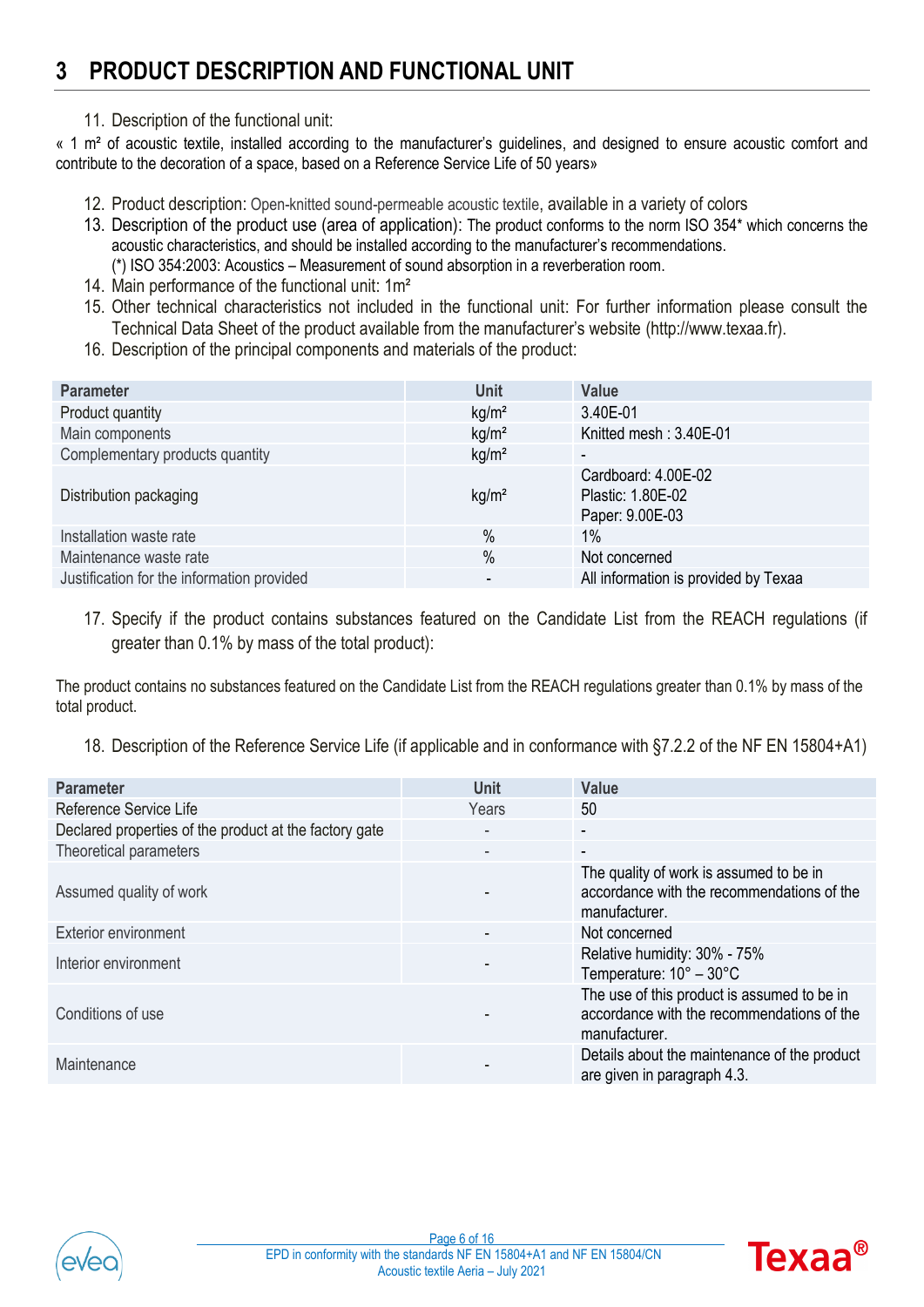### <span id="page-6-0"></span>**4 LIFE CYCLE STAGES**

#### **Diagram of the product life-cycle:**



### <span id="page-6-1"></span>4.1 Production stages, A1-A3

The modules A1 to A3 include all of the processes from the extraction of raw materials up to their transformation into the finished product.

The product is made of spun type polyester fibre which is dyed, warped, knitted, and ennobled before being packed.

### <span id="page-6-2"></span>4.2Construction satges, A4-A5

#### **Transport to installation site:**

| <b>Parameter</b>                                           | <b>Unit</b>       | Value                                                                                  |
|------------------------------------------------------------|-------------------|----------------------------------------------------------------------------------------|
| Scenario description                                       |                   | The product is delivered by truck from Texaa's factory directly<br>to their customers. |
| Type of fuel and vehicle consumption or type of<br>vehicle |                   | The vehicles considered are Euro 5 trucks with a useful load<br>of 16-32 tons.         |
| Distance to installation site                              | km                | 662                                                                                    |
| Capacity used                                              | $\%$              | 36 (empty returns included)                                                            |
| Volumetric mass of transported product                     | kg/m <sup>3</sup> | $\overline{\phantom{a}}$                                                               |
| Volumetric capacity utilization coefficient                |                   | <1                                                                                     |

#### **Installation in the building:**

| <b>Parameter</b>                        | <b>Unit</b>    | Value                                                                        |
|-----------------------------------------|----------------|------------------------------------------------------------------------------|
| Scenario description                    |                | The installations losses are landfilled.<br>The packaging waste is recycled. |
| Installation auxiliary inputs           | kg             | Staple: 1.00E-02                                                             |
| Water consumption                       | m <sup>3</sup> | $\overline{\phantom{a}}$                                                     |
| Use of other ressources                 | kg             | $\overline{\phantom{a}}$                                                     |
| Energy consumption                      | <b>kWh</b>     | 2.50E-03                                                                     |
|                                         |                | Product losses: 3.40E-03                                                     |
| Waste                                   | kg             | Cardboard: 4.04E-02<br>Plastic: 1.82E-02<br>Paper: 9.09E-03                  |
| Direct emissions to air, soil and water | kg             | $\sim$                                                                       |



Page 7 of 16 EPD in conformity with the standards NF EN 15804+A1 and NF EN 15804/CN Acoustic textile Aeria – July 2021

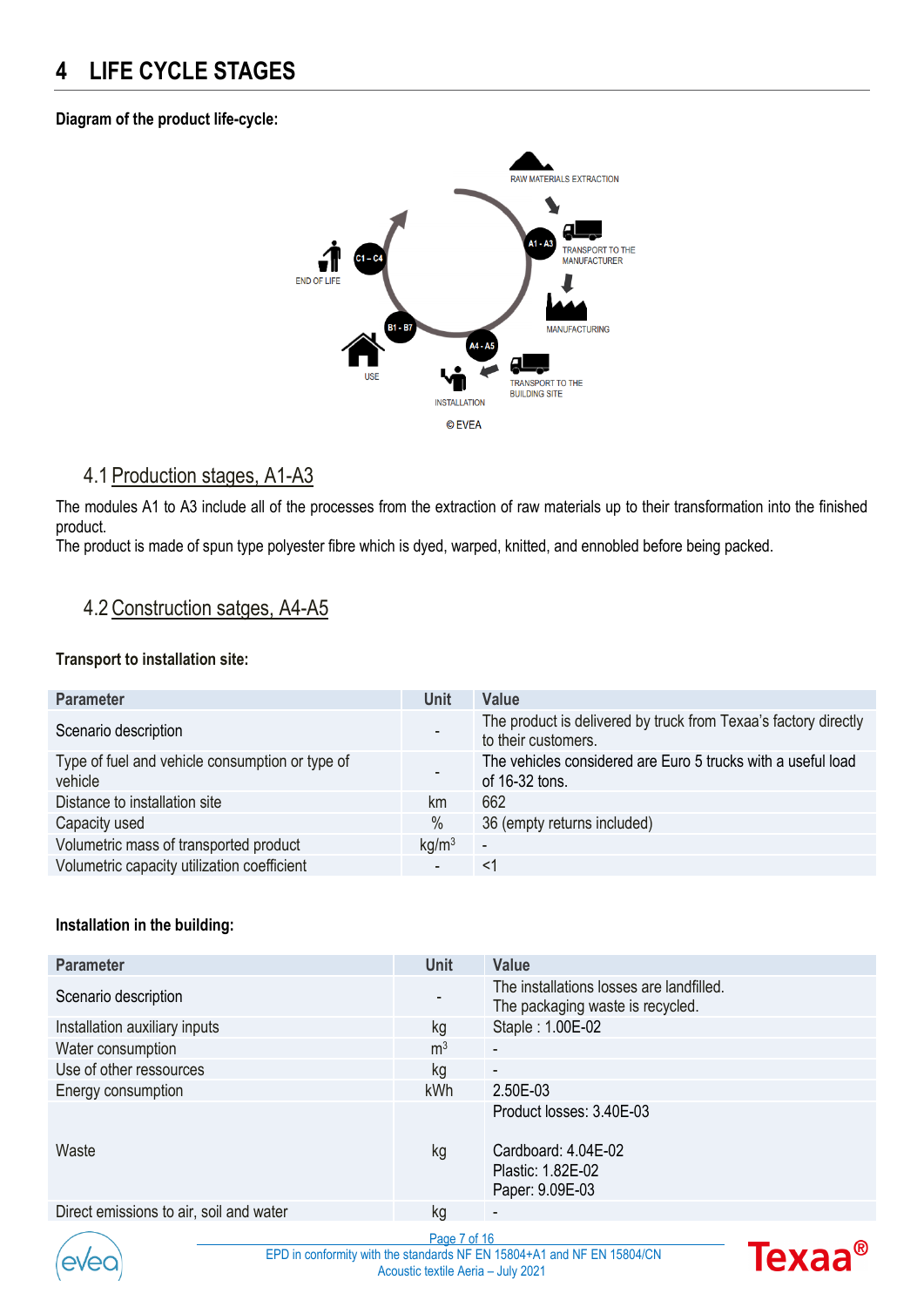### <span id="page-7-0"></span>4.3Use stages, B1-B7

#### **B1 Use:**

| <b>Parameter</b>     | Unit | <b>Value/Description</b>                                                                                             |
|----------------------|------|----------------------------------------------------------------------------------------------------------------------|
| Scenario description |      | Further information about the emission of volatile pollutants<br>by the product in question is given in paragraph 7. |

#### **B2 Maintenance:**

| <b>Parameter</b>                       | <b>Unit</b>    | <b>Value/Description</b>                                                                                                                                                                                                                                                                                                                                                |  |  |  |  |  |
|----------------------------------------|----------------|-------------------------------------------------------------------------------------------------------------------------------------------------------------------------------------------------------------------------------------------------------------------------------------------------------------------------------------------------------------------------|--|--|--|--|--|
| Scenario description                   |                | The product is cleaned once per year using a vacuum<br>cleaner, modelled by an electricity consumption and a<br>quantity of vacuum bag and dust, considered 50%<br>incinerated and 50% landfilled. The machine itself is<br>considered as being used a sufficient number of times for<br>the impacts to be negligible, and as such it is not included in<br>this study. |  |  |  |  |  |
| Maintenance frequency                  | vear           | Once per year (one cycle)                                                                                                                                                                                                                                                                                                                                               |  |  |  |  |  |
| Auxiliary flows for normal maintenance | kg/cycle       | Vacuum bag: 1.00E-03                                                                                                                                                                                                                                                                                                                                                    |  |  |  |  |  |
| Waste produced                         | kg/cycle       | Vacuum bag and dust: 1.00E-03                                                                                                                                                                                                                                                                                                                                           |  |  |  |  |  |
| Water consumption                      | m <sup>3</sup> | $\blacksquare$                                                                                                                                                                                                                                                                                                                                                          |  |  |  |  |  |
| Energy flows for normal maintenance    | kWh            | 4.16E-03                                                                                                                                                                                                                                                                                                                                                                |  |  |  |  |  |

#### **B3 Repair:**

No repair planned on the reference service life.

#### **B4 Replacement:**

No replacement planned on the reference service life

#### **B5 Refurbishment:**

No rehabilitation planned on the reference service life.

#### **B6 – B7 Use of energy and water:**

The products do not consume energy or water on the reference service life.

### <span id="page-7-1"></span>4.4 End of Life stages C1-C4

| <b>Parameter</b>                                 | <b>Unit</b> | <b>Value/Description</b>                                                                                                                                                        |
|--------------------------------------------------|-------------|---------------------------------------------------------------------------------------------------------------------------------------------------------------------------------|
| Scenario description                             |             | The product is considered as being removed by hand.<br>The product is considered 100% landfilled. 130km is<br>assumed between the deconstruction site and the landfill<br>site. |
| Quantity collected separately                    | kg          | $\overline{\phantom{a}}$                                                                                                                                                        |
| Quantity collected with mixed construction waste | kg          | 3.40E-01                                                                                                                                                                        |
| Quantity destinated for reuse                    | kg          | $\overline{\phantom{a}}$                                                                                                                                                        |
| Quantity for recycling                           | kg          | $\overline{\phantom{a}}$                                                                                                                                                        |
| Quantity for energy recovery                     | kg          | $\overline{\phantom{a}}$                                                                                                                                                        |
| Quantity of disposed product                     | kg          | 3.40E-01                                                                                                                                                                        |

### 4.5 Potential for recycling/re-use/recovery, D

<span id="page-7-2"></span>The module D has not been taken into account for this study.



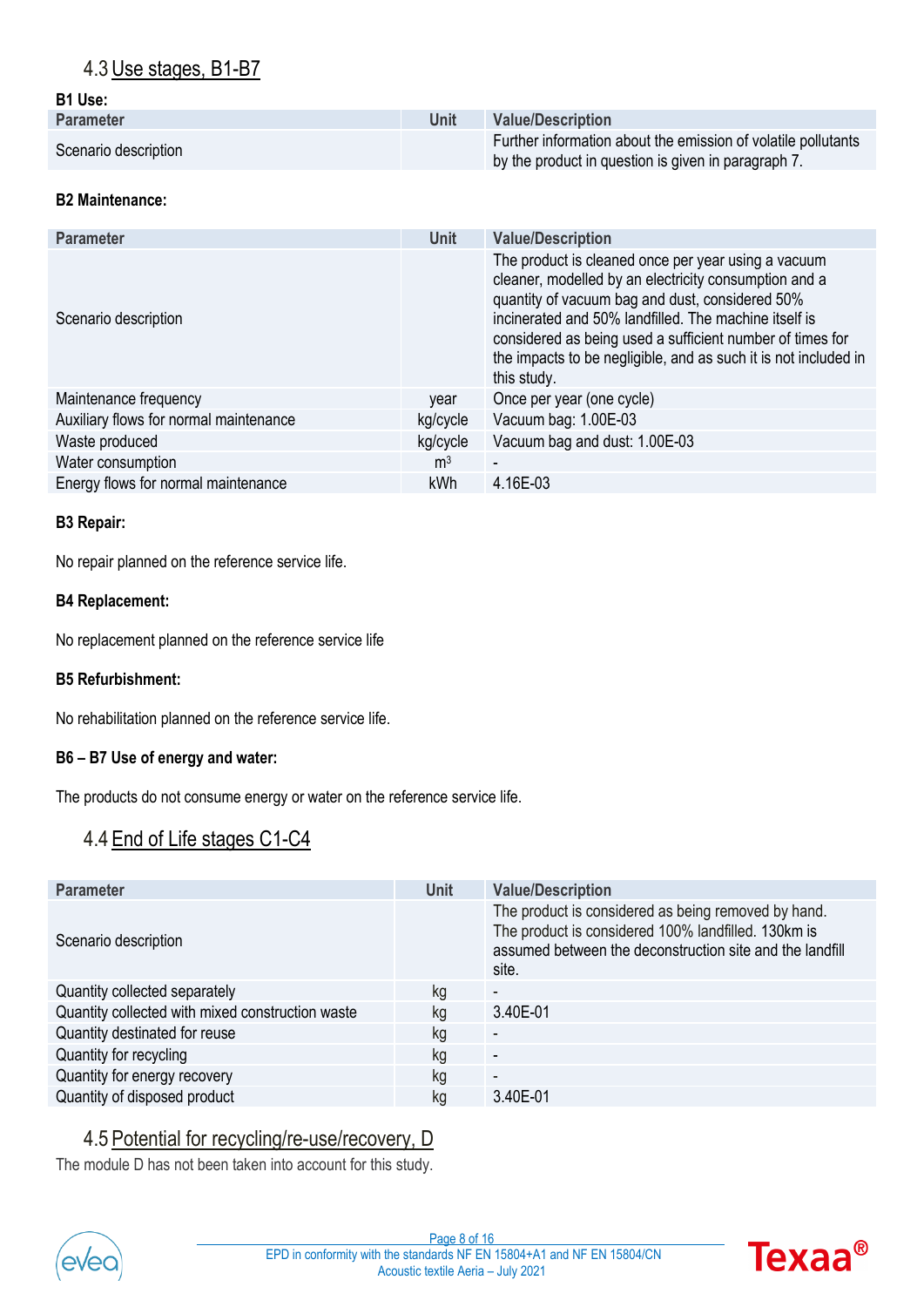## <span id="page-8-0"></span>**5 INFORMATION FOR THE LIFE CYCLE ANALYSIS CALCULATION**

| <b>PCR</b> used                                                    | NF EN 15804+A1:2014 and NF EN 15804/CN:2016.                                                                                                                                                                                                                                                                                                                                                                                                                                                                                                                                                                                                                                           |
|--------------------------------------------------------------------|----------------------------------------------------------------------------------------------------------------------------------------------------------------------------------------------------------------------------------------------------------------------------------------------------------------------------------------------------------------------------------------------------------------------------------------------------------------------------------------------------------------------------------------------------------------------------------------------------------------------------------------------------------------------------------------|
| <b>System limits</b>                                               | The limits of the system respect the requirements of the norm NF EN 15804+A1 and<br>the French national complement NF EN 15804/CN.<br>$A1-A3$<br>Packaging<br>RM3<br>RM4<br>RM <sub>5</sub><br>RM1<br>RM <sub>2</sub><br>$\cdots$<br>Transport<br>Consommables<br>Losses<br>Energy<br>Waste<br>Production<br>Water<br>Evaporated water<br>Intermediary packaging<br>Packing<br>Packaging<br>A4-A5<br>Transport<br>Losses<br>Electricity<br>Installation<br>Waste<br>Accessories<br><b>B1-B7</b><br>Emissions<br>Use<br>Electricity<br>Waste<br>Maintenance<br>Vacuum bags<br>C1-C4<br>Deconstruction<br>Transport to the transit site<br>Transport to the treatment site and treatment |
| <b>Cut-off criteria</b>                                            | The entire product and its life cycle are taken into account.                                                                                                                                                                                                                                                                                                                                                                                                                                                                                                                                                                                                                          |
| <b>Allocations</b>                                                 | Surface                                                                                                                                                                                                                                                                                                                                                                                                                                                                                                                                                                                                                                                                                |
| Geographical and<br>temporal representation<br>of the primary data | Manufacturer data is based on a collect performed for the year 2019.<br>Generic data is provided by the ecoinvent 3.6 database (2019)<br>Software used:<br>SimaPro SimaPro, Life Cycle Analysis software (version 9).<br>- Ev-DEC, (www.ev-dec.com), developed by the consultancy<br>$eV$ DEC<br>company EVEA (www.evea-conseil.com), which aids in the<br>creation of EPDs.                                                                                                                                                                                                                                                                                                           |
| Variability of the results                                         | Not concerned                                                                                                                                                                                                                                                                                                                                                                                                                                                                                                                                                                                                                                                                          |



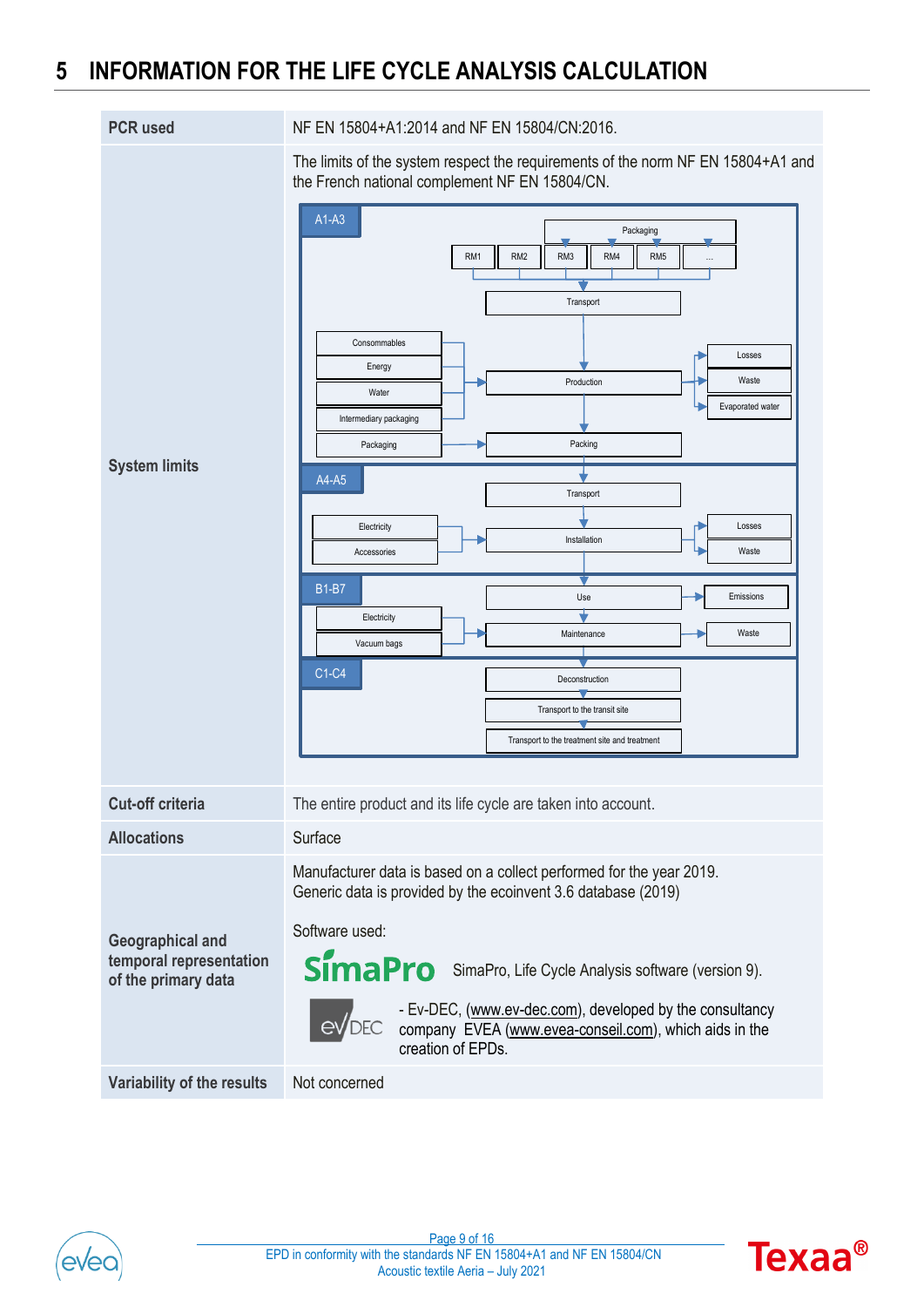## **6 LIFE CYCLE ANALYSIS RESULTS**

<span id="page-9-0"></span>

|                                                                                                               | <b>Fabrication stage</b>              |              |                       | Installation stage |                 | Use stage |                       |                  |                       |                         |                  |                 |                                  | <b>End of Life stage</b> |                                                                                                                                                 |                |                                                    |  |
|---------------------------------------------------------------------------------------------------------------|---------------------------------------|--------------|-----------------------|--------------------|-----------------|-----------|-----------------------|------------------|-----------------------|-------------------------|------------------|-----------------|----------------------------------|--------------------------|-------------------------------------------------------------------------------------------------------------------------------------------------|----------------|----------------------------------------------------|--|
| <b>Environmental Impacts</b>                                                                                  | Raw material supply<br>$\overline{A}$ | A2 Transport | <b>43 Fabrication</b> | A4 Transport       | A5 Installation | B1 Use    | <b>B2</b> Maintenance | <b>B3 Repair</b> | <b>B4 Replacement</b> | <b>B5</b> Refurbishment | B6 Use of energy | B7 Use of water | C1 Deconstruction/<br>demolition | C2 Transport             | C3 Waste treatment                                                                                                                              | C4 Elimination | D Benefits and impacts beyond<br>the system limits |  |
| <b>Global Warming Potential</b><br>kg CO <sub>2</sub> eg/FU<br>Depletion potential of the stratospheric ozone |                                       |              |                       |                    |                 |           |                       |                  |                       |                         |                  |                 |                                  |                          | 1,10E+00 3,87E-02 1,16E+00 4,36E-02 5,23E-02 0,00E+00 3,69E-02 0,00E+00 0,00E+00 0,00E+00 0,00E+00 0,00E+00 0,00E+00 1,73E-03 0,00E+00 3,16E-02 |                | N.C                                                |  |
| laver<br>kg CFC 11 eg/FU                                                                                      |                                       |              |                       |                    |                 |           |                       |                  |                       |                         |                  |                 |                                  |                          | 1,04E-05 7,09E-09 1,32E-07 7,99E-09 1,09E-07 0,00E+00 1,96E-08 0,00E+00 0,00E+00 0,00E+00 0,00E+00 0,00E+00 0,00E+00 3,17E-10 0,00E+00 1,93E-09 |                | N.C                                                |  |
| Acidification Potential of soil and water<br>kg SO2 eq/FU                                                     |                                       |              |                       |                    |                 |           |                       |                  |                       |                         |                  |                 |                                  |                          | 4,27E-03 1,24E-04 2,89E-03 1,04E-04 1,86E-04 0,00E+00 1,07E-04 0,00E+00 0,00E+00 0,00E+00 0,00E+00 0,00E+00 0,00E+00 5,55E-06 0,00E+00 3,78E-05 |                | N.C                                                |  |
| <b>Eutrophication Potential</b><br>kg (PO4)3- eq/FU                                                           |                                       |              |                       |                    |                 |           |                       |                  |                       |                         |                  |                 |                                  |                          | 4,49E-04 2,01E-05 7,42E-04 1,32E-05 3,05E-05 0,00E+00 2,81E-05 0,00E+00 0,00E+00 0,00E+00 0,00E+00 0,00E+00 0,00E+00 9,02E-07 0,00E+00 2,60E-05 |                | N.C                                                |  |
| Formation potential of tropospheric ozone<br>kg Ethene eq/FU                                                  |                                       |              |                       |                    |                 |           |                       |                  |                       |                         |                  |                 |                                  |                          | 6,77E-04 2,01E-05 3,55E-04 2,02E-05 3,85E-05 3,06E-06 1,45E-05 0,00E+00 0,00E+00 0,00E+00 0,00E+00 0,00E+00 0,00E+00 9,02E-07 0,00E+00 1,04E-05 |                | N.C                                                |  |
| Abiotic depletion potential - non-fossil (ADP-<br>elements)<br>kg Sb eg/FU                                    |                                       |              |                       |                    |                 |           |                       |                  |                       |                         |                  |                 |                                  |                          | 2,57E-05 1,06E-06 9,56E-06 1,22E-06 1,34E-06 0,00E+00 8,66E-07 0,00E+00 0,00E+00 0,00E+00 0,00E+00 0,00E+00 0,00E+00 4,74E-08 0,00E+00 1,84E-07 |                | N.C                                                |  |
| Abiotic depletion potential - fossil (ADP-<br>fossil fuels)<br><b>MJ PCI/FU</b>                               |                                       |              |                       |                    |                 |           |                       |                  |                       |                         |                  |                 |                                  |                          | 2,43E+01 5,77E-01 1,51E+01 6,52E-01 7,41E-01 0,00E+00 3,04E-01 0,00E+00 0,00E+00 0,00E+00 0,00E+00 0,00E+00 0,00E+00 2,59E-02 0,00E+00 1,61E-01 |                | N.C                                                |  |
| <b>Water Pollution</b><br>m3/FU                                                                               |                                       |              |                       |                    |                 |           |                       |                  |                       |                         |                  |                 |                                  |                          | 1,17E+00 1,38E-02 5,18E-01 1,56E-02 3,37E-02 0,00E+00 1,09E-02 0,00E+00 0,00E+00 0,00E+00 0,00E+00 0,00E+00 0,00E+00 6,18E-04 0,00E+00 6,23E-03 |                | N.C                                                |  |
| <b>Air Pollution</b><br>m3/FU<br>*N.C: Not calculated                                                         |                                       |              |                       |                    |                 |           |                       |                  |                       |                         |                  |                 |                                  |                          | 1,04E+02 4,19E+00 8,02E+01 4,42E+00 1,03E+01 5,42E-02 2,73E+00 0,00E+00 0,00E+00 0,00E+00 0,00E+00 0,00E+00 0,00E+00 1,88E-01 0,00E+00 9,98E-01 |                | N.C                                                |  |

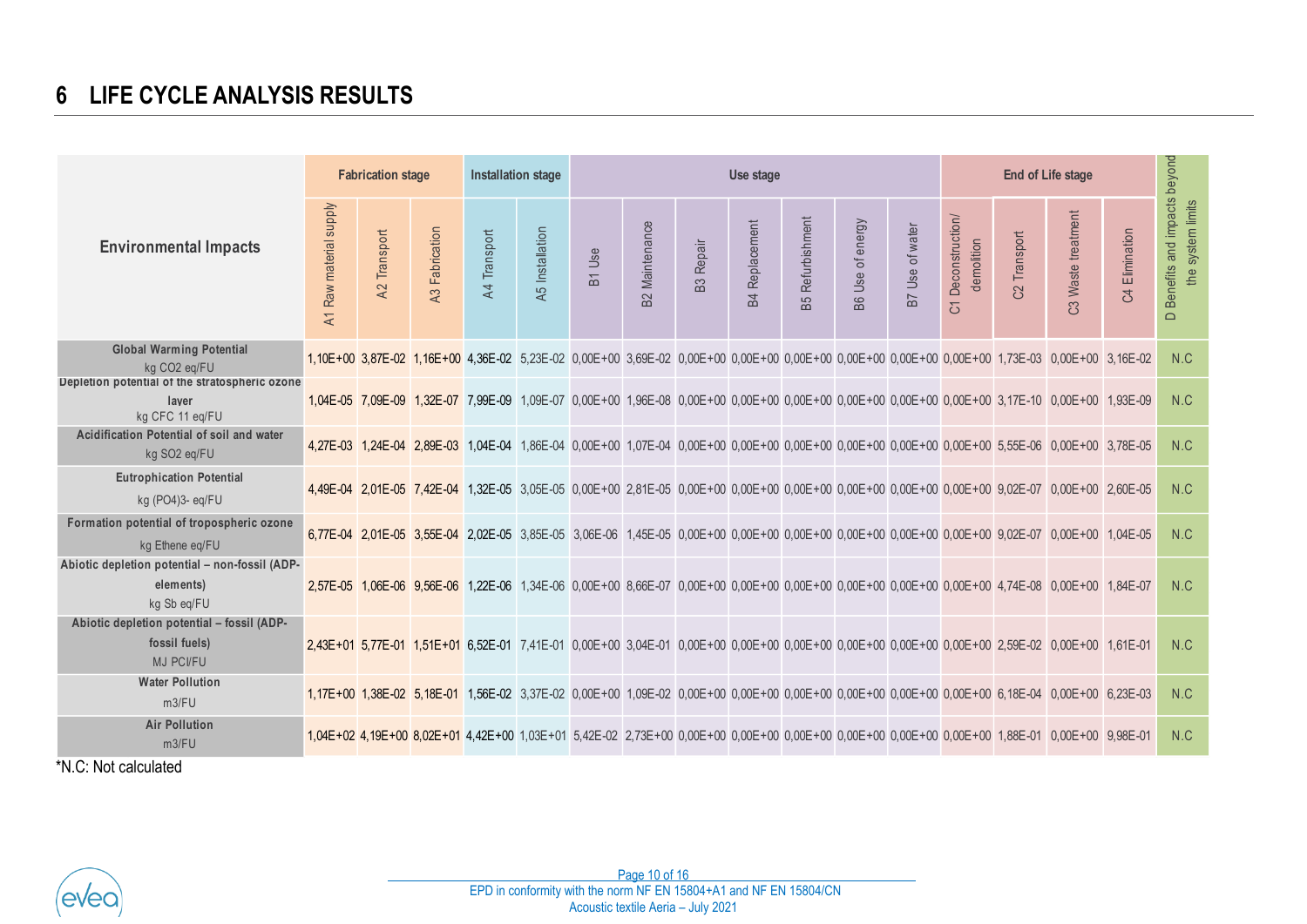|                                                                                                                                                      |                                                                                                         | <b>Fabrication stage</b> |                | <b>Installation stage</b><br>Use stage |                 |        |                       |                  |                       |                     |                  |                 | <b>End of Life stage</b>                  |              |                                                                                                                                                                             |                               |                                                           |  |
|------------------------------------------------------------------------------------------------------------------------------------------------------|---------------------------------------------------------------------------------------------------------|--------------------------|----------------|----------------------------------------|-----------------|--------|-----------------------|------------------|-----------------------|---------------------|------------------|-----------------|-------------------------------------------|--------------|-----------------------------------------------------------------------------------------------------------------------------------------------------------------------------|-------------------------------|-----------------------------------------------------------|--|
| <b>Resource use</b>                                                                                                                                  | A1 Raw material supply                                                                                  | Transport<br>A2          | A3 Fabrication | A4 Transport                           | A5 Installation | B1 Use | <b>B2 Maintenance</b> | <b>B3</b> Repair | <b>B4 Replacement</b> | Refurbishment<br>B5 | B6 Use of energy | B7 Use of water | Deconstruction/<br>demolition<br><u>ර</u> | C2 Transport | C3 Waste treatment                                                                                                                                                          | Elimination<br>$\mathfrak{S}$ | Benefits and impacts beyor<br>the system limits<br>$\Box$ |  |
| Use of renewable primary energy excluding<br>the renewable primary energy resources used<br>as raw materials<br><b>MJ PCI/FU</b>                     |                                                                                                         |                          |                |                                        |                 |        |                       |                  |                       |                     |                  |                 |                                           |              | 8,71E-01 8,32E-03 2,12E+00 9,53E-03 5,77E-02 0,00E+00 1,92E-01 0,00E+00 0,00E+00 0,00E+00 0,00E+00 0,00E+00 0,00E+00 3,72E-04 0,00E+00 4,90E-03                             |                               | N.C                                                       |  |
| Use of renewable primary energy resources<br>used as raw materials<br><b>MJ PCI/FU</b>                                                               |                                                                                                         |                          |                |                                        |                 |        |                       |                  |                       |                     |                  |                 |                                           |              | 1,09E-01 0,00E+00 7,39E-01 0,00E+00 -6,82E-01 0,00E+00 0,00E+00 0,00E+00 0,00E+00 0,00E+00 0,00E+00 0,00E+00 0,00E+00 0,00E+00 0,00E+00 0,00E+00 0,00E+00 0,00E+00          |                               | N.C                                                       |  |
| Total use of renewable primary energy<br>resources (primary energy and primary<br>energy resources used as raw materials)<br><b>MJ PCI/FU</b>        |                                                                                                         |                          |                |                                        |                 |        |                       |                  |                       |                     |                  |                 |                                           |              | 9,80E-01 8,32E-03 2,86E+00 9,53E-03 -6,25E-01 0,00E+00 1,92E-01 0,00E+00 0,00E+00 0,00E+00 0,00E+00 0,00E+00 0,00E+00 3,72E-04 0,00E+00 4,90E-03                            |                               | N.C                                                       |  |
| Use of non-renewable primary energy<br>excluding non-renewable primary energy<br>resources used as raw materials                                     |                                                                                                         |                          |                |                                        |                 |        |                       |                  |                       |                     |                  |                 |                                           |              | 1,75E+01 5,90E-01 2,28E+01 6,65E-01 8,16E-01 0,00E+00 2,64E+00 0,00E+00 0,00E+00 0,00E+00 0,00E+00 0,00E+00 0,00E+00 2,64E-02 0,00E+00 1,68E-01                             |                               | N.C                                                       |  |
| <b>MJ PCI/FU</b><br>Use of non-renewable primary energy<br>resources used as raw materials<br><b>MJ PCI/FU</b>                                       |                                                                                                         |                          |                |                                        |                 |        |                       |                  |                       |                     |                  |                 |                                           |              | 8,48E+00 0,00E+00 1,37E+00 0,00E+00 -6,92E-01 0,00E+00 0,00E+00 0,00E+00 0,00E+00 0,00E+00 0,00E+00 0,00E+00 0,00E+00 0,00E+00 0,00E+00 0,00E+00 0,00E+00 0,00E+00 0,00E+00 |                               | N.C                                                       |  |
| Total use of non-renewable primary<br>energy resources (primary energy and<br>primary energy resources used as raw<br>materials)<br><b>MJ PCI/FU</b> |                                                                                                         |                          |                |                                        |                 |        |                       |                  |                       |                     |                  |                 |                                           |              | 2,59E+01 5,90E-01 2,41E+01 6,65E-01 1,23E-01 0,00E+00 2,64E+00 0,00E+00 0,00E+00 0,00E+00 0,00E+00 0,00E+00 0,00E+00 2,64E-02 0,00E+00 1,67E-01                             |                               | N.C                                                       |  |
| Use of secondary materials<br>ka/FU                                                                                                                  |                                                                                                         |                          |                |                                        |                 |        |                       |                  |                       |                     |                  |                 |                                           |              | 0,00E+00 0,00E+00 0,00E+00 0,00E+00 0,00E+00 0,00E+00 0,00E+00 0,00E+00 0,00E+00 0,00E+00 0,00E+00 0,00E+00 0,00E+00 0,00E+00 0,00E+00 0,00E+00 0,00E+00 0,00E+00 0,00E+00  |                               | N.C                                                       |  |
| Use of renewable secondary fuels<br>MJ PCI/FU                                                                                                        |                                                                                                         |                          |                |                                        |                 |        |                       |                  |                       |                     |                  |                 |                                           |              | 0.00E+00 0.00E+00 0.00E+00 0.00E+00 0.00E+00 0.00E+00 0.00E+00 0.00E+00 0.00E+00 0.00E+00 0.00E+00 0.00E+00 0.00E+00 0.00E+00 0.00E+00 0.00E+00 0.00E+00 0.00E+00 0.00E+00  |                               | N.C                                                       |  |
| Use of non-renewable secondary fuels<br><b>MJ PCI/FU</b>                                                                                             |                                                                                                         |                          |                |                                        |                 |        |                       |                  |                       |                     |                  |                 |                                           |              | 0,00E+00 0,00E+00 0,00E+00 0,00E+00 0,00E+00 0,00E+00 0,00E+00 0,00E+00 0,00E+00 0,00E+00 0,00E+00 0,00E+00 0,00E+00 0,00E+00 0,00E+00 0,00E+00 0,00E+00 0,00E+00 0,00E+00  |                               | N.C                                                       |  |
| Net use of fresh water resources<br>m3/FU                                                                                                            |                                                                                                         |                          |                |                                        |                 |        |                       |                  |                       |                     |                  |                 |                                           |              | 1,52E-02 6,09E-05 4,86E-02 6,98E-05 1,02E-03 0,00E+00 8,06E-04 0,00E+00 0,00E+00 0,00E+00 0,00E+00 0,00E+00 0,00E+00 2,73E-06 0,00E+00 1,08E-04                             |                               | N.C                                                       |  |
| *N.C: Not calculated                                                                                                                                 |                                                                                                         |                          |                |                                        |                 |        |                       |                  |                       |                     |                  |                 |                                           |              |                                                                                                                                                                             |                               |                                                           |  |
|                                                                                                                                                      |                                                                                                         |                          |                |                                        |                 |        | Page 11 of 16         |                  |                       |                     |                  |                 |                                           |              |                                                                                                                                                                             |                               |                                                           |  |
|                                                                                                                                                      | EPD in conformity with the norm NF EN 15804+A1 and NF EN 15804/CN<br>Acoustic textile Aeria - July 2021 |                          |                |                                        |                 |        |                       |                  |                       |                     |                  |                 |                                           |              |                                                                                                                                                                             |                               |                                                           |  |

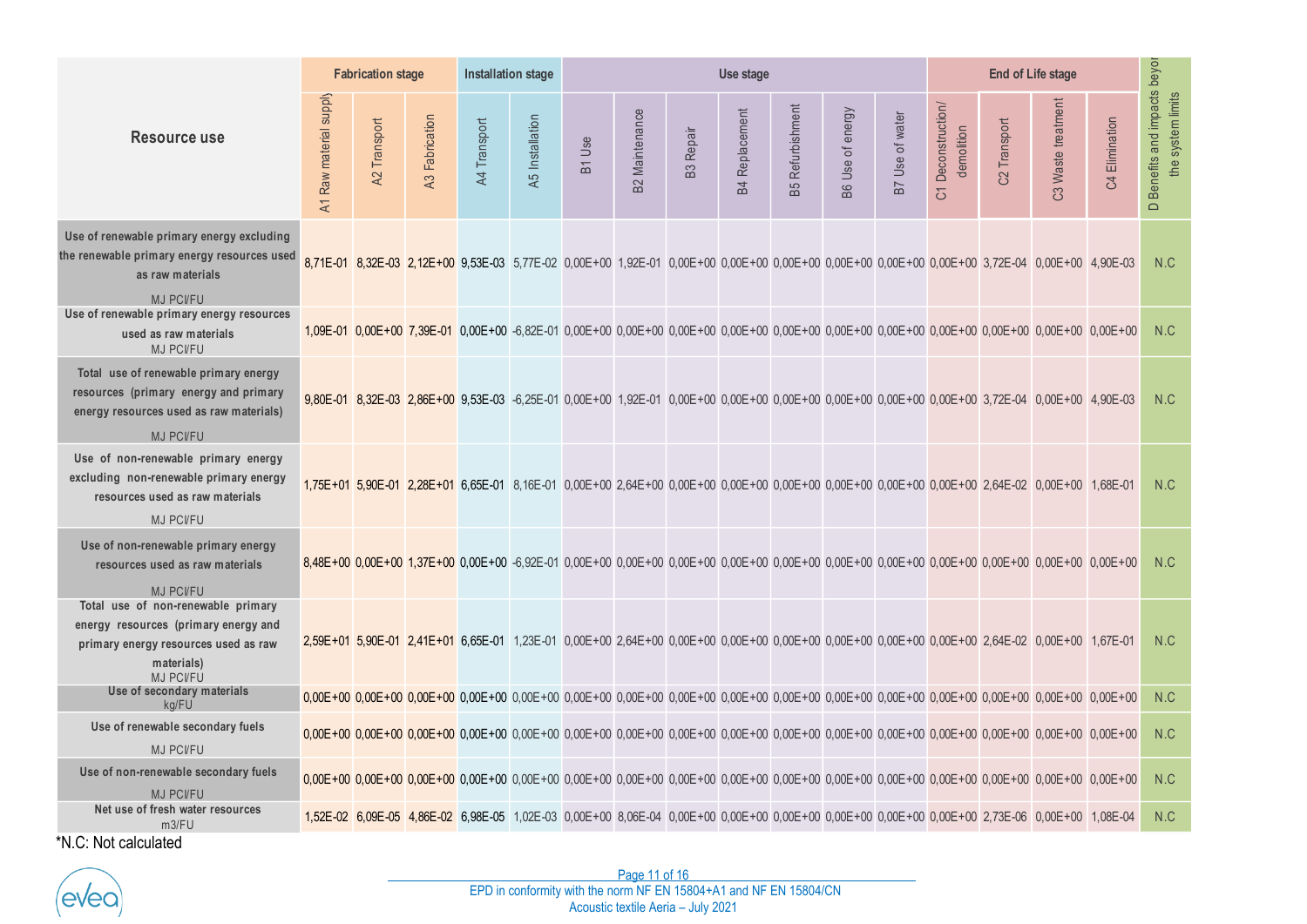|                                       | <b>Fabrication stage</b> |              |                |              | <b>Installation stage</b> | Use stage |                       |                                    |                       |                                                                   |                  |                 | <b>End of Life stage</b>         |              |                                                                                                                                                 |                         |                                                    |
|---------------------------------------|--------------------------|--------------|----------------|--------------|---------------------------|-----------|-----------------------|------------------------------------|-----------------------|-------------------------------------------------------------------|------------------|-----------------|----------------------------------|--------------|-------------------------------------------------------------------------------------------------------------------------------------------------|-------------------------|----------------------------------------------------|
| <b>Waste categories</b>               | A1 Raw material supply   | A2 Transport | A3 Fabrication | A4 Transport | A5 Installation           | B1 Use    | <b>B2 Maintenance</b> | <b>B3 Repair</b>                   | <b>B4 Replacement</b> | <b>B5 Refurbishment</b>                                           | B6 Use of energy | B7 Use of water | C1 Deconstruction/<br>demolition | C2 Transport | C3 Waste treatment                                                                                                                              | Elimination<br>$\Omega$ | D Benefits and impacts beyond<br>the system limits |
| Hazardous waste disposed<br>kg/FU     |                          |              |                |              |                           |           |                       |                                    |                       |                                                                   |                  |                 |                                  |              | 2,94E-02 3,79E-04 1,42E-02 4,34E-04 6,71E-03 0,00E+00 7,78E-03 0,00E+00 0,00E+00 0,00E+00 0,00E+00 0,00E+00 0,00E+00 1,70E-05 0,00E+00 1,34E-04 |                         | N.C                                                |
| Non-hazardous waste disposed<br>kg/FU |                          |              |                |              |                           |           |                       |                                    |                       |                                                                   |                  |                 |                                  |              | 3,24E-01 3,10E-02 3,98E-01 3,56E-02 3,67E-02 0,00E+00 3,86E-02 0,00E+00 0,00E+00 0,00E+00 0,00E+00 0,00E+00 0,00E+00 1,39E-03 0,00E+00 3,55E-01 |                         | N.C                                                |
| Radioactive waste disposed<br>kg/FU   |                          |              |                |              |                           |           |                       |                                    |                       |                                                                   |                  |                 |                                  |              | 2,82E-05 4,02E-06 1,54E-04 4,53E-06 3,88E-06 0,00E+00 3,36E-05 0,00E+00 0,00E+00 0,00E+00 0,00E+00 0,00E+00 0,00E+00 1,80E-07 0,00E+00 1,12E-06 |                         | N.C                                                |
|                                       |                          |              |                |              |                           |           |                       |                                    |                       |                                                                   |                  |                 |                                  |              |                                                                                                                                                 |                         |                                                    |
|                                       |                          |              |                |              |                           |           | Page 12 of 16         | Acoustic textile Aeria - July 2021 |                       | EPD in conformity with the norm NF EN 15804+A1 and NF EN 15804/CN |                  |                 |                                  |              |                                                                                                                                                 |                         |                                                    |

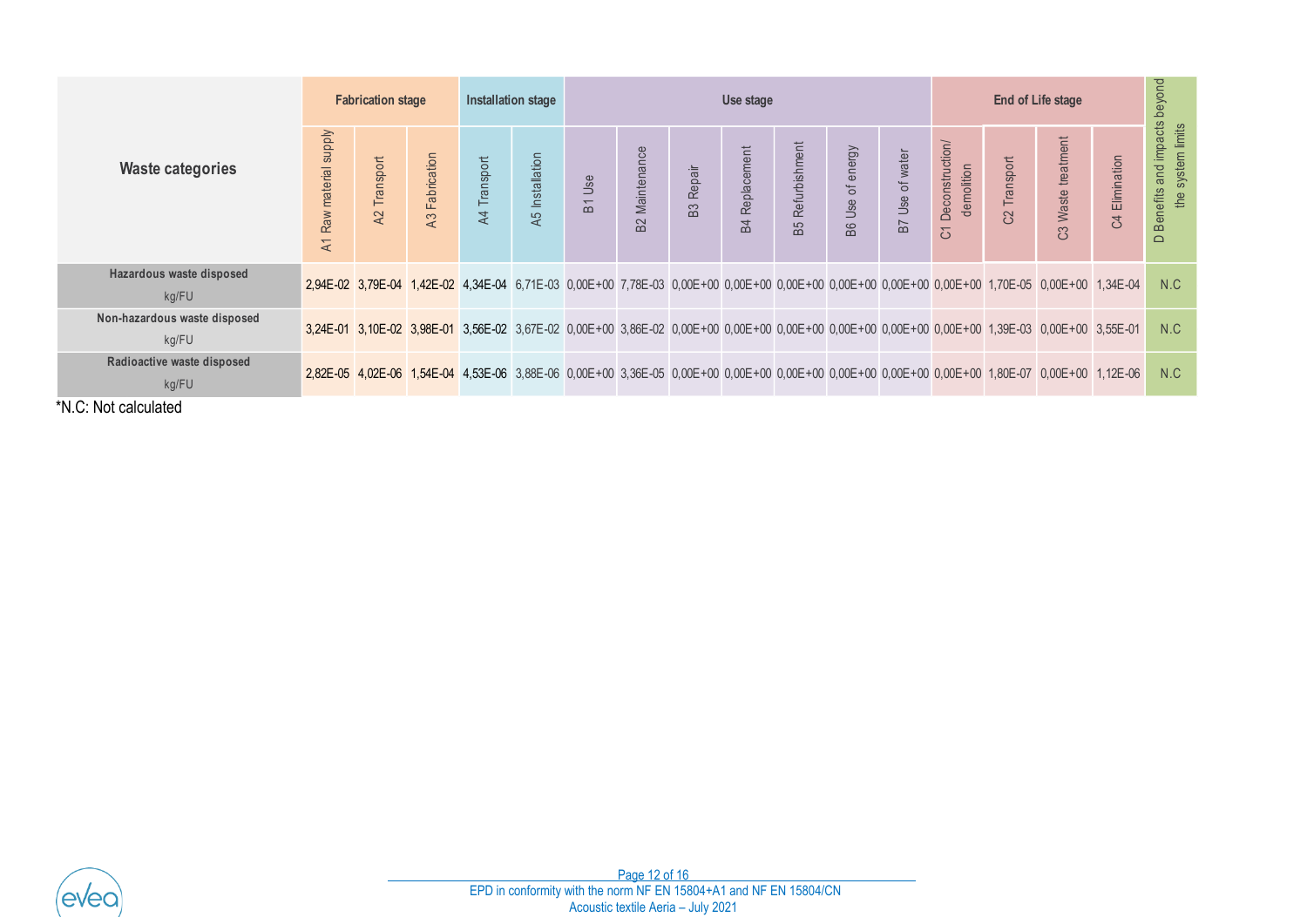|                                                                                    |                                        | <b>Fabrication stage</b> |                 | <b>Installation stage</b> |              | Use stage       |        |                       |                  |                       |                         |                  |                 |                                                 |                          |                                                                                                                                                                            |                |                                                    |
|------------------------------------------------------------------------------------|----------------------------------------|--------------------------|-----------------|---------------------------|--------------|-----------------|--------|-----------------------|------------------|-----------------------|-------------------------|------------------|-----------------|-------------------------------------------------|--------------------------|----------------------------------------------------------------------------------------------------------------------------------------------------------------------------|----------------|----------------------------------------------------|
| <b>Output flows</b>                                                                |                                        | A1 Raw material supply   | Transport<br>A2 | A3 Fabrication            | A4 Transport | A5 Installation | B1 Use | <b>B2</b> Maintenance | <b>B3</b> Repair | <b>B4 Replacement</b> | <b>B5 Refurbishment</b> | B6 Use of energy | B7 Use of water | Deconstruction/<br>demolition<br>$\overline{5}$ | C <sub>2</sub> Transport | C3 Waste treatment                                                                                                                                                         | C4 Elimination | D Benefits and impacts beyond<br>the system limits |
|                                                                                    | <b>Components for re-use</b><br>kg/FU  |                          |                 |                           |              |                 |        |                       |                  |                       |                         |                  |                 |                                                 |                          | 0,00E+00 0,00E+00 0,00E+00 0,00E+00 0,00E+00 0,00E+00 0,00E+00 0,00E+00 0,00E+00 0,00E+00 0,00E+00 0,00E+00 0,00E+00 0,00E+00 0,00E+00 0,00E+00 0,00E+00 0,00E+00 0,00E+00 |                | N.C                                                |
|                                                                                    | Materials for recycling<br>kg/FU       |                          |                 |                           |              |                 |        |                       |                  |                       |                         |                  |                 |                                                 |                          | 0,00E+00 0,00E+00 6,28E-02 0,00E+00 6,83E-02 0,00E+00 6,00E+00 0,00E+00 0,00E+00 0,00E+00 0,00E+00 0,00E+00 0,00E+00 0,00E+00 0,00E+00 0,00E+00 0,00E+00 0,00E+00 0,00E+00 |                | N.C                                                |
|                                                                                    | Materials for energy recovery<br>kg/FU |                          |                 |                           |              |                 |        |                       |                  |                       |                         |                  |                 |                                                 |                          | 0,00E+00 0,00E+00 0,00E+00 0,00E+00 0,00E+00 0,00E+00 0,00E+00 0,00E+00 0,00E+00 0,00E+00 0,00E+00 0,00E+00 0,00E+00 0,00E+00 0,00E+00 0,00E+00 0,00E+00 0,00E+00 0,00E+00 |                | N.C                                                |
|                                                                                    | Electricity                            |                          |                 |                           |              |                 |        |                       |                  |                       |                         |                  |                 |                                                 |                          | 0,00E+00 0,00E+00 0,00E+00 0,00E+00 0,00E+00 0,00E+00 0,00E+00 0,00E+00 0,00E+00 0,00E+00 0,00E+00 0,00E+00 0,00E+00 0,00E+00 0,00E+00 0,00E+00 0,00E+00 0,00E+00 0,00E+00 |                | N.C                                                |
| Exported energy<br><b>MJ/FU</b>                                                    | Vapor                                  |                          |                 |                           |              |                 |        |                       |                  |                       |                         |                  |                 |                                                 |                          | 0,00E+00 0,00E+00 0,00E+00 0,00E+00 0,00E+00 0,00E+00 0,00E+00 0,00E+00 0,00E+00 0,00E+00 0,00E+00 0,00E+00 0,00E+00 0,00E+00 0,00E+00 0,00E+00 0,00E+00 0,00E+00 0,00E+00 |                | N.C                                                |
|                                                                                    | Gas                                    |                          |                 |                           |              |                 |        |                       |                  |                       |                         |                  |                 |                                                 |                          | 0,00E+00 0,00E+00 0,00E+00 0,00E+00 0,00E+00 0,00E+00 0,00E+00 0,00E+00 0,00E+00 0,00E+00 0,00E+00 0,00E+00 0,00E+00 0,00E+00 0,00E+00 0,00E+00 0,00E+00 0,00E+00 0,00E+00 |                | N.C                                                |
| *N.C: Not calculated                                                               |                                        |                          |                 |                           |              |                 |        |                       |                  |                       |                         |                  |                 |                                                 |                          |                                                                                                                                                                            |                |                                                    |
|                                                                                    |                                        |                          |                 |                           |              |                 |        |                       |                  |                       |                         |                  |                 |                                                 |                          |                                                                                                                                                                            |                |                                                    |
|                                                                                    |                                        |                          |                 |                           |              |                 |        |                       |                  |                       |                         |                  |                 |                                                 |                          |                                                                                                                                                                            |                |                                                    |
|                                                                                    |                                        |                          |                 |                           |              |                 |        |                       |                  |                       |                         |                  |                 |                                                 |                          |                                                                                                                                                                            |                |                                                    |
|                                                                                    |                                        |                          |                 |                           |              |                 |        |                       |                  |                       |                         |                  |                 |                                                 |                          |                                                                                                                                                                            |                |                                                    |
| Page 13 of 16<br>EPD in conformity with the norm NF EN 15804+A1 and NF EN 15804/CN |                                        |                          |                 |                           |              |                 |        |                       |                  |                       |                         |                  |                 |                                                 |                          |                                                                                                                                                                            |                |                                                    |
| Acoustic textile Aeria - July 2021                                                 |                                        |                          |                 |                           |              |                 |        |                       |                  |                       |                         |                  |                 |                                                 |                          |                                                                                                                                                                            |                |                                                    |

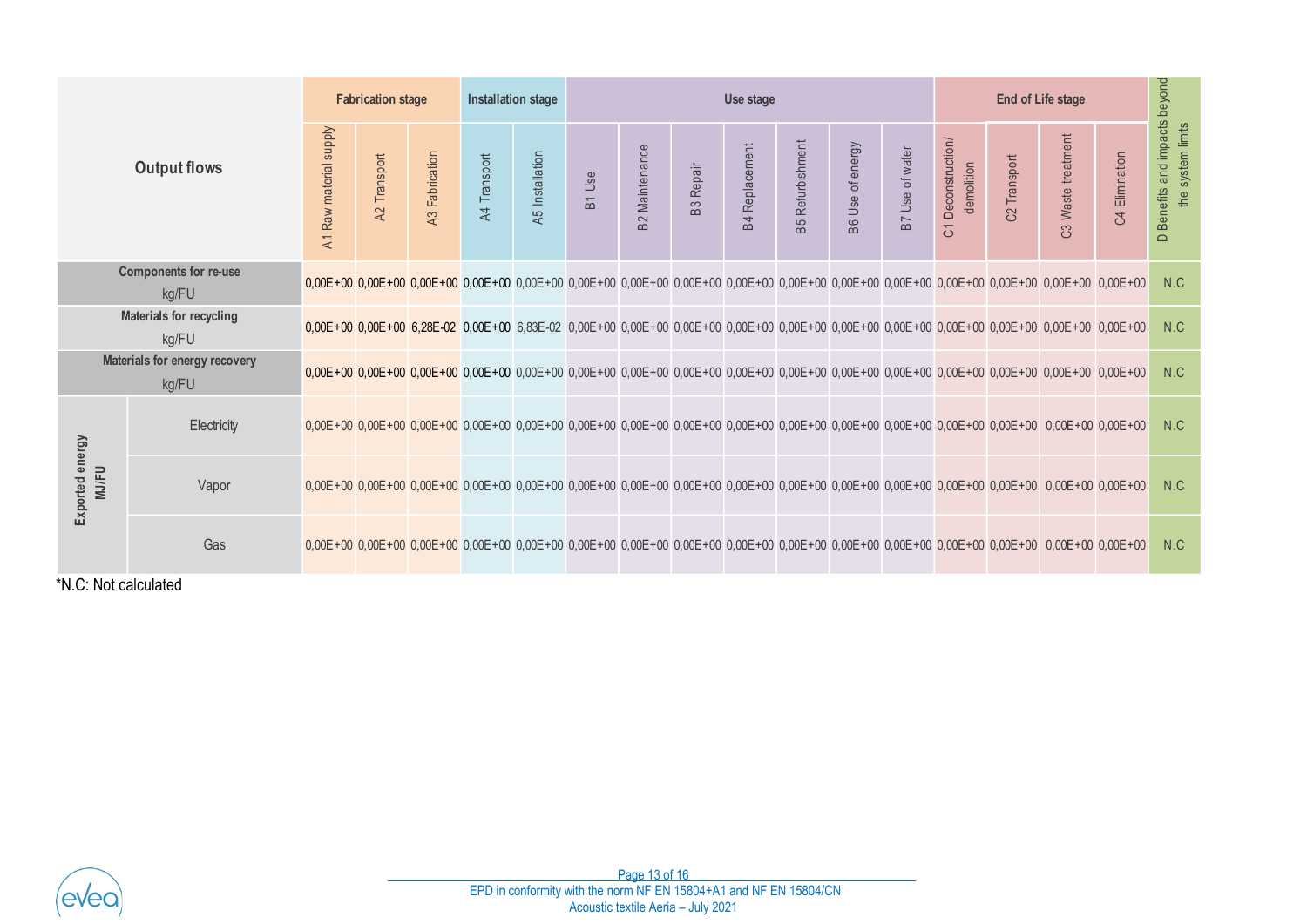| Impact category/flow                                                                                                          | Unit             | <b>T</b> otal<br><b>Fabrication</b> | <b>T</b> otal<br><b>Installation</b> | <b>Total Use</b> | <b>Total End of</b><br>Life | <b>Total Life</b><br>Cycle |
|-------------------------------------------------------------------------------------------------------------------------------|------------------|-------------------------------------|--------------------------------------|------------------|-----------------------------|----------------------------|
| <b>Global Warming Potential</b>                                                                                               | kg CO2 eq/FU     | $2,30E+00$                          | 9,59E-02                             | 3,69E-02         | 3,33E-02                    | $2,47E+00$                 |
| Depletion potential of the stratospheric ozone layer                                                                          | kg CFC 11 eq/FU  | 1,05E-05                            | 1,17E-07                             | 1,96E-08         | 2,25E-09                    | 1,07E-05                   |
| Acidification Potential of soil and water                                                                                     | kg SO2 eq/FU     | 7,28E-03                            | 2,89E-04                             | 1,07E-04         | 4,34E-05                    | 7,72E-03                   |
| <b>Eutrophication Potential</b>                                                                                               | kg (PO4)3- eq/FU | 1,21E-03                            | 4,37E-05                             | 2,81E-05         | 2,69E-05                    | 1,31E-03                   |
| Formation potential of tropospheric ozone                                                                                     | kg Ethene eq/FU  | 1,05E-03                            | 5,87E-05                             | 1,75E-05         | 1,13E-05                    | 1,14E-03                   |
| Abiotic depletion potential - non-fossil (ADP-elements)                                                                       | kg Sb eq/FU      | 3,63E-05                            | 2,56E-06                             | 8,66E-07         | 2,32E-07                    | 4,00E-05                   |
| Abiotic depletion potential - fossil (ADP-fossil fuels)                                                                       | MJ PCI/FU        | $4,00E + 01$                        | $1,39E+00$                           | 3,04E-01         | 1,87E-01                    | $4,19E+01$                 |
| <b>Water Pollution</b>                                                                                                        | m3/FU            | $1,71E+00$                          | 4,93E-02                             | 1,09E-02         | 6,84E-03                    | $1,77E+00$                 |
| Air Pollution                                                                                                                 | m3/FU            | $1,88E + 02$                        | $1,47E + 01$                         | $2,79E+00$       | $1,19E+00$                  | $2,07E+02$                 |
| Use of renewable primary energy excluding the renewable<br>primary energy resources used as raw materials                     | MJ PCI/FU        | $3,00E + 00$                        | 6,73E-02                             | 1,92E-01         | 5,27E-03                    | $3,27E+00$                 |
| Use of renewable primary energy resources used as raw<br>materials                                                            | MJ PCI/FU        | 8,48E-01                            | $-6,82E-01$                          | $0.00E + 00$     | $0.00E + 00$                | 1,65E-01                   |
| Total use of renew able primary energy resources<br>(primary energy and primary energy resources used as<br>raw materials)    | <b>MJ PCI/FU</b> | $3,85E+00$                          | $-6,15E-01$                          | 1,92E-01         | 5,27E-03                    | $3,43E+00$                 |
| Use of non-renewable primary energy excluding non-<br>renewable primary energy resources used as raw<br>materials             | MJ PCI/FU        | $4,08E + 01$                        | $1,48E+00$                           | $2,64E+00$       | 1,94E-01                    | $4,51E+01$                 |
| Use of non-renewable primary energy resources used as<br>raw materials                                                        | <b>MJ PCI/FU</b> | $9,85E+00$                          | $-6,92E-01$                          | $0,00E + 00$     | $0.00E + 00$                | $9,16E+00$                 |
| Total use of non-renewable primary energy resources<br>(primary energy and primary energy resources used as<br>raw materials) | <b>MJ PCI/FU</b> | $5,07E+01$                          | 7,88E-01                             | $2,64E+00$       | 1,94E-01                    | $5,43E+01$                 |
| Use of secondary materials                                                                                                    | kg/FU            | $0,00E + 00$                        | $0,00E + 00$                         | $0,00E + 00$     | $0,00E + 00$                | $0,00E + 00$               |
| Use of renewable secondary fuels                                                                                              | MJ PCI/FU        | $0,00E + 00$                        | $0,00E + 00$                         | $0,00E + 00$     | $0,00E + 00$                | $0,00E + 00$               |
| Use of non-renewable secondary fuels                                                                                          | MJ PCI/FU        | $0,00E + 00$                        | $0,00E + 00$                         | $0,00E + 00$     | $0,00E + 00$                | $0,00E + 00$               |
| Net use of fresh water resources                                                                                              | m3/FU            | 6,38E-02                            | 1,09E-03                             | 8,06E-04         | 1,11E-04                    | 6,59E-02                   |
| Hazardous waste disposed                                                                                                      | kg/FU            | 4,40E-02                            | 7,15E-03                             | 7,78E-03         | 1,51E-04                    | 5,91E-02                   |
| Non-hazardous waste disposed                                                                                                  | kg/FU            | 7,53E-01                            | 7,22E-02                             | 3,86E-02         | 3,57E-01                    | $1,22E+00$                 |
| Radioactive waste disposed                                                                                                    | kg/FU            | 1,87E-04                            | 8,42E-06                             | 3,36E-05         | 1,30E-06                    | 2,30E-04                   |
| Components for re-use                                                                                                         | kg/FU            | $0,00E + 00$                        | $0,00E + 00$                         | $0,00E + 00$     | $0,00E + 00$                | $0,00E + 00$               |
| Materials for recycling                                                                                                       | kg/FU            | 6,28E-02                            | 6,83E-02                             | $0,00E + 00$     | $0,00E + 00$                | 1,31E-01                   |
| Materials for energy recovery                                                                                                 | kg/FU            | $0,00E + 00$                        | $0,00E + 00$                         | $0,00E + 00$     | $0,00E + 00$                | $0,00E + 00$               |
| Exported energy (electricity)                                                                                                 | MJ/FU            | $0,00E + 00$                        | $0,00E + 00$                         | $0,00E + 00$     | $0,00E + 00$                | $0,00E + 00$               |
| Exported energy (vapor)                                                                                                       | MJ/FU            | $0,00E + 00$                        | $0,00E + 00$                         | $0,00E + 00$     | $0,00E + 00$                | $0,00E + 00$               |
| Exported energy (gas)                                                                                                         | MJ/FU            | $0,00E + 00$                        | $0,00E + 00$                         | $0,00E + 00$     | $0,00E + 00$                | $0,00E + 00$               |

Table of life cycle assessment results posted in accordance with Decree No. 2013-1264 of December 23, 2013 1

<sup>1</sup> Decree No. 2013-1264 of 23 December 2013 on the environmental declaration of certain construction products intended for use in building works



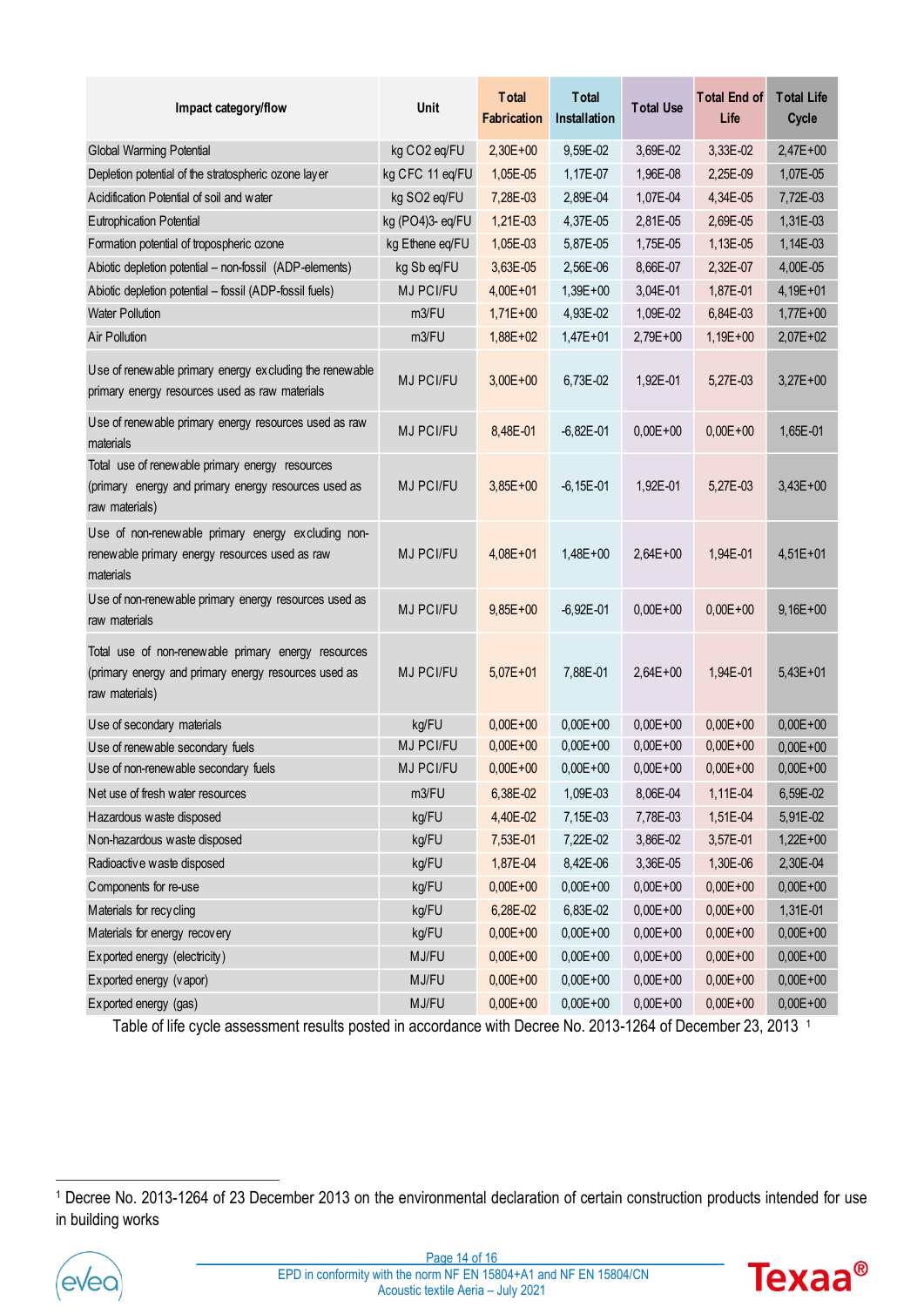# <span id="page-14-0"></span>**7 ADDITIONAL INFORMATION ON THE RELEASE OF HAZARDOUS SUBSTANCES INTO INDOOR AIR, SOIL AND WATER DURING THE PERIOD OF USE**

|                                         |                                                                | <b>Results</b>                                                                                          | Report                    |          |                  |  |  |
|-----------------------------------------|----------------------------------------------------------------|---------------------------------------------------------------------------------------------------------|---------------------------|----------|------------------|--|--|
|                                         |                                                                | ÉMISSIONS DANS L'AIR INTÉRIEUR®                                                                         |                           |          |                  |  |  |
|                                         |                                                                | Substance                                                                                               | Quantity                  |          |                  |  |  |
|                                         |                                                                | Formaldehyde (CAS number: 50-00-0)                                                                      | $<$ 3<br>$\mu$ g/m $3$    |          |                  |  |  |
|                                         |                                                                | Acetaldehyde (CAS number: 75-07-0)                                                                      | $<$ 3                     |          |                  |  |  |
|                                         | formaldehyde<br>VOC and                                        | Toluene (CAS number: 108-88-3)                                                                          | $\mu$ g/m $3$             | $\leq$ 2 | Report n°G09757D |  |  |
| Emission to indoor<br>air <sup>12</sup> | emissions                                                      | Tetrachloroethylene (CAS number: 127-<br>$18-4)$                                                        | $\mu$ g/m $3$             | < 2      |                  |  |  |
|                                         |                                                                | Xylene (CAS number: 1330-20-7)                                                                          | $\mu$ g/m $3$             | < 2      |                  |  |  |
|                                         |                                                                | 1,2,4-trimethylbenzene (CAS number: 95-<br>$63-6)$                                                      | < 2                       |          |                  |  |  |
|                                         |                                                                | 1,4-dichlorobenzene (CAS number: 106-<br>46-7                                                           | $\mu$ g/m $3$             | $\leq$ 2 |                  |  |  |
|                                         |                                                                | Ethylbenzene (CAS number: 100-41-4)                                                                     | $\mu$ g/m $3$             | < 2      |                  |  |  |
|                                         |                                                                | 2-Butoxyethanol (CAS number: 111-76-2)                                                                  | $\mu$ g/m $3$             | $\leq$ 2 |                  |  |  |
|                                         |                                                                | Styrene (CAS number: 100-42-5)                                                                          | $\mu$ g/m $3$             | $\leq$ 2 |                  |  |  |
|                                         |                                                                | <b>Total Volatile Organic Compounds</b><br>(TVOC)                                                       | $\mu$ g/m $3$             | < 2      |                  |  |  |
|                                         | Behaviour against fungal<br>and bacterial growth               | No available data                                                                                       |                           |          |                  |  |  |
|                                         | Natural radioactive<br>emissions from<br>construction products | No available data                                                                                       |                           |          |                  |  |  |
|                                         | Fibre and particle<br>emissions                                | No emission of fibers of particles<br>Friction test > 18 000<br>according to the norm NF EN ISO 12947-2 | PV n° MA 19-0128-<br>1468 |          |                  |  |  |
| Emission to soil and                    | Emissions into water                                           | No available data                                                                                       |                           |          |                  |  |  |
| water <sup>12</sup>                     | Emissions into the soil                                        | No available data                                                                                       |                           |          |                  |  |  |

*1) Emissions to indoor air, soil and water according to horizontal norms for the measurement of emissions of regulated hazardous substances from construction products using harmonised test methods in accordance with the provisions of the respective Technical Committees of the European Product Standards. where available.*

*For more information. refer to the EeB Guide:<http://www.eebguide.eu/?p=1991>*

*2) In France. the INIES Base Technical Committee (CTIB) gives recommendations on the declaration of health and comfort characteristics - Guide to writing health and comfort summaries (CTIB N94, June 2018)*